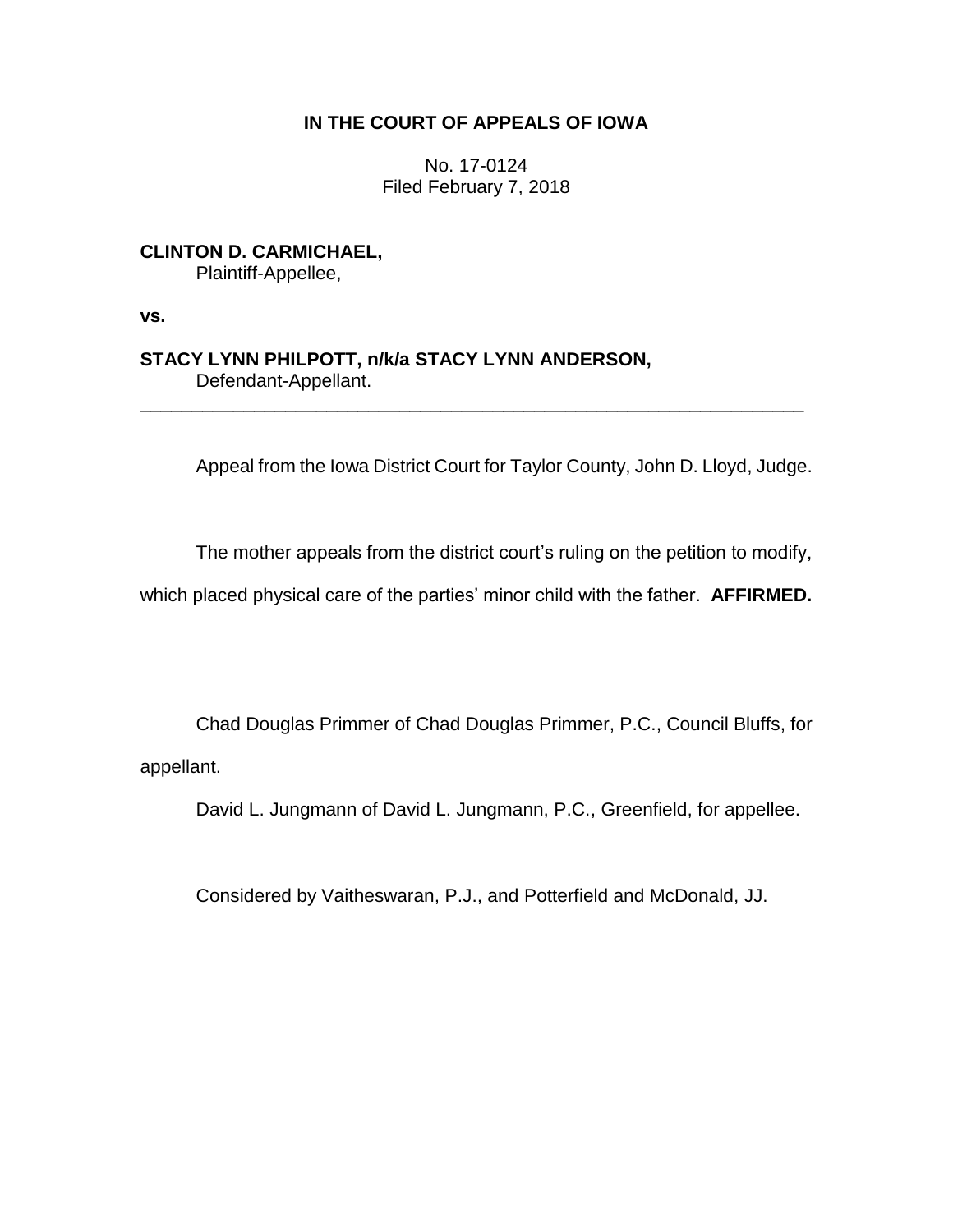## **POTTERFIELD, Judge.**

Stacy Anderson (formerly known as Stacy Philpott) appeals from the district court's ruling on the petition to modify, which placed physical care of the parties' minor child with the father, Clinton Carmichael. On appeal, Stacy maintains the district court improperly considered testimony from the guardian ad litem (GAL) over her objection. She also maintains the court erred in its determination that a substantial change in circumstances warranting modification had taken place.

## **I. Background Facts and Proceedings.**

These parties were never married. They have one child together, born in 2002. In 2004, a decree was entered establishing paternity, visitation, and child support and placing the child in Stacy's physical care.

In 2013, Clinton filed a petition to modify the decree. The parties ultimately reached an agreement, and in 2014, the court entered an order modifying the original decree pursuant to the parties' stipulation. In part, the parties agreed, "Each parent and the child[] shall be entitled to have telephone, internet and other contact with each other at all reasonable times." In support of this provision, Clinton agreed to pay Stacy twenty dollars per month to go toward the child's cell phone bill and neither party was to take the child's cell phone as a form of punishment without the approval of both parties. Additionally, Clinton was given visitation with the child during almost her entire summer break from school. The parties agreed the child would be "permitted and encouraged to participate in school-sponsored extracurricular activities." As a "parenting rule," the agreement also provided the parties "should refrain from . . . excessive alcohol consumption . . . while [the child] is in their care."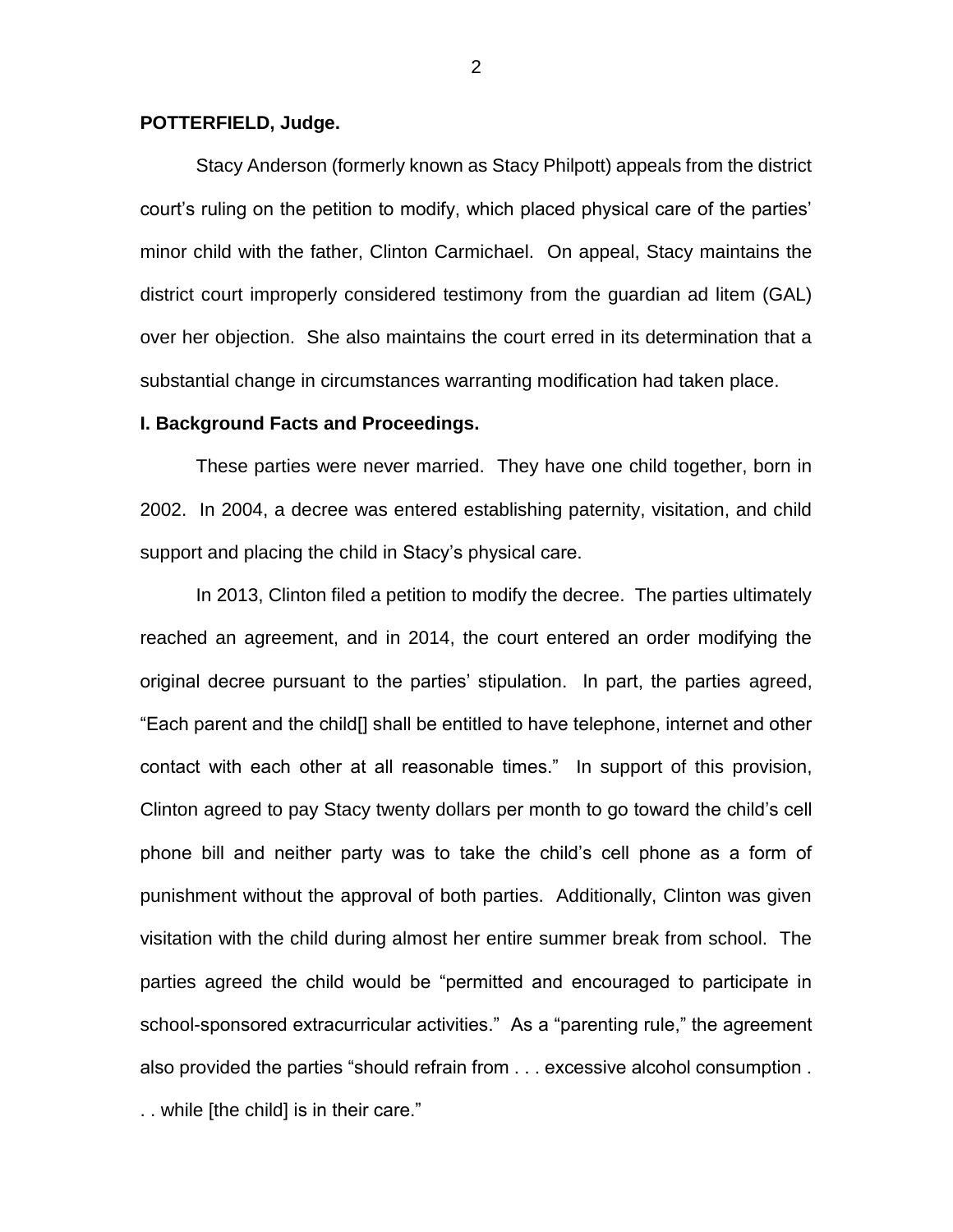On May 23, 2016, Stacy filed an application to show cause, maintaining Clinton had violated a court order by drinking in the presence of the child.

Approximately one week later, Clinton also filed an application to show cause, claiming Stacy had violated a court order by refusing to allow Clinton his scheduled visitation with the child over the holiday weekend of Memorial Day and during the child's summer break. He also claimed Stacy was preventing the child from speaking to him. The same day, Clinton filed a petition to modify the decree, asking the court to place the child in his physical care. Clinton also asked the court to appoint a GAL to "make report to the court regarding the home conditions of both parties and their parenting capabilities, and other matters pertinent to the best interests of" the child.

At a combined hearing in July 2016, the court heard evidence on each party's motion to show cause and Clinton's request for a GAL to be appointed. Following the hearing, the court denied Stacy's motion to show cause, finding she had failed to establish Clinton was drinking excessively in front of the child, but granted Clinton's motion. The court found Stacy had intentionally denied Clinton's visit with the child over Memorial Day weekend and at the beginning of the child's summer break.<sup>1</sup> Additionally, the court appointed a GAL for the child and instructed her to conduct in-person interviews with the child and visit the home of both parents, among other things.

A pretrial conference was scheduled for August 30. Neither Stacy nor her attorney appeared at the conference. Additionally, Stacy failed to file an affidavit

 $\overline{a}$ 

 $1$  Stacy has not appealed the contempt action.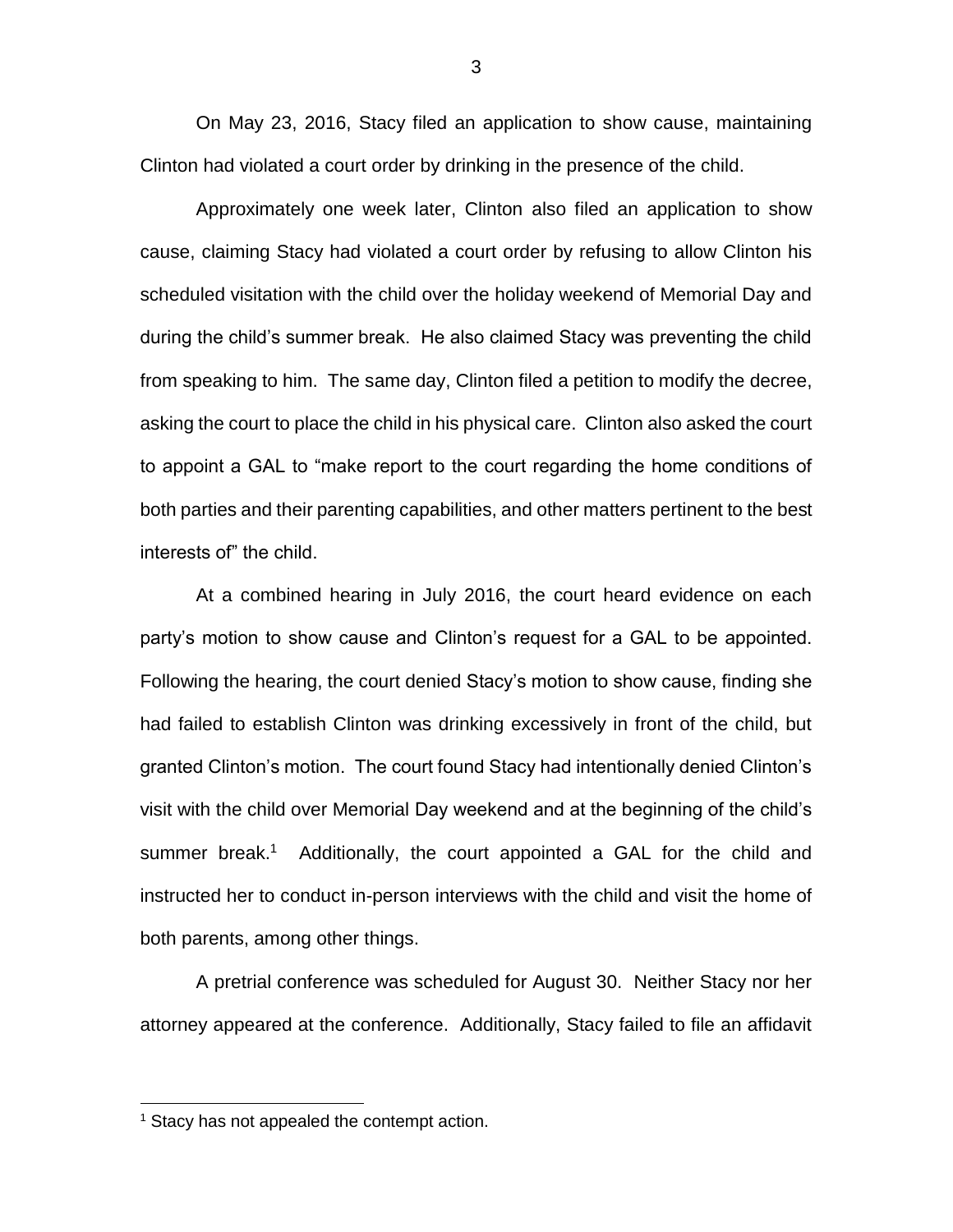of her financial status, her child support guideline worksheet, and a certificate to show she completed the children-in-the-middle class.

A bench trial was scheduled for October 19.

On October 12, Clinton filed a motion for sanctions. In it, he noted that Stacy had been served with notice and subpoenas requiring her to personally appear with the minor child on October 11 in order to be deposed. Stacy was also to provide a number of documents, including her residential lease agreement and evidence of wages. Neither Stacy nor the child had appeared, and Stacy had not provided any of the required documents.

Following a hearing, the court issued an order finding Stacy had "knowingly and willingly failed and refused to comply with the court's order regarding discovery." The court ordered Stacy to provide the previously-requested documents within seven days and to pay the attorney fees and expenses incurred with regard to the deposition she not attended. Additionally, the court ruled that as a sanction, the GAL's "report shall be admitted into evidence at the time of trial and if necessary she may be deposed and her deposition used at trial." Trial was rescheduled for November 9.

Following the trial, the court filed a written ruling, in which the court noted that both parents had put the child in the middle of their disputes and shared adult information. While the court believed both parties needed to work on different parenting issues, it was concerned about the way Stacy and the stepfather were willing to speak to the child in front of the GAL—mocking the child for always changing her mind. Additionally, the child had reported to the GAL that when she told her mother she wanted to live with her father, Stacy threatened that the child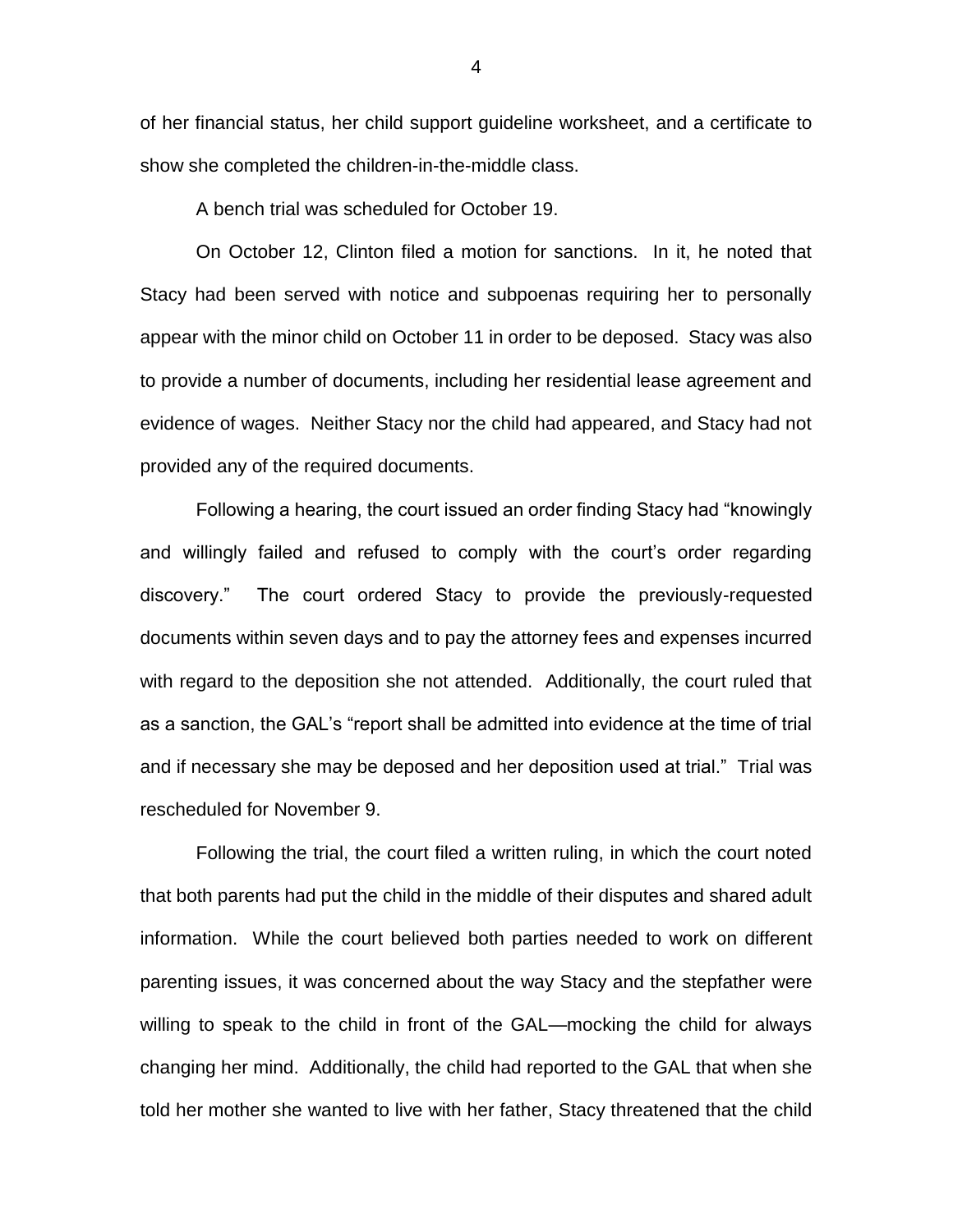would be looked at as a liar in court since the child had previously signed an affidavit stating she preferred Stacy's home, intimating she would use her daughter's previous affidavit in an attempt to perjure her in court. In its ruling, the court also concluded Stacy interferes with Clinton's relationship with the child, noting Stacy had been held in contempt twice for preventing scheduled visitation from occurring and had directed the child not to give her personal cell phone number to Clinton or to call him from her phone. Finally, the mother had moved three times in the two years since the 2014 modification had been entered, including a move into a new school district. In regard to the most recent move, Stacy did not tell Clinton anything about it—neither that it was taking place, nor the new location of the family's residence.

The court found that a substantial change in circumstances warranting modification had taken place and that Clinton had proved he could provide superior care to the child. The court ordered that Clinton have physical care of the child and the parties continue to share legal custody.

Stacy appeals.

#### **II. Discussion.**

## **A. Guardian Ad Litem.**

Stacy maintains the district court was in error when it allowed testimony from the GAL over her objection. However, a review of the record reveals that Stacy did not object to the GAL's testimony. She objected, through a motion in limine, to the court's prior ruling that the GAL's report would be admitted at trial as a sanction. The motion in limine is silent as to whether the GAL should be allowed to testify at the proceeding. Additionally, when the GAL was called to testify, Stacy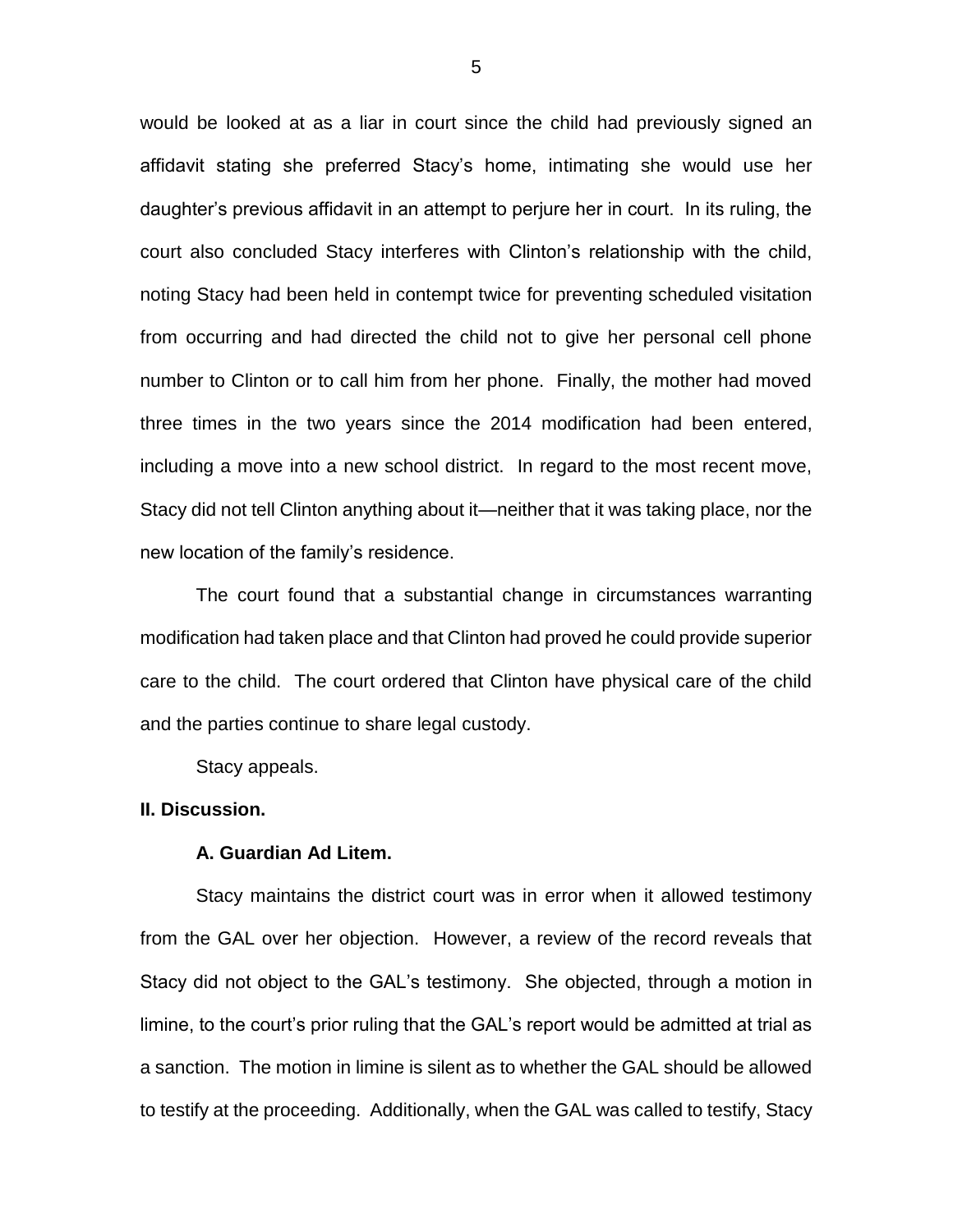again "object[ed] to the admission of the report for all of the purposes set forth in my filing." As no objection was made to the GAL testifying at the trial, we do not consider this argument further.

We consider what we understand to be the rest of Stacy's claim—that the court abused its discretion when it admitted the GAL's report as a sanction. Iowa Rule of Civil Procedure 1.517 allows the court to impose sanctions when it determines a party has failed to obey an order to provide or permit discovery. "We do not reverse the district court's imposition of discovery sanctions unless there has been an abuse of discretion." *Kendall/Hunt Pub. Co. v. Rowe*, 424 N.W.2d 235, 240 (Iowa 1988). Except in cases of drastic sanctions such as dismissal or default, "[t]he district court has wide discretion in its decision of whether, or which, discovery sanction to impose." *In re Marriage of Benson*, No. 03-1388, 2005 WL 425461, at \*2 (Iowa Ct. App. Feb. 24, 2005) (citing *In re Marriage of Butterfield*, 500 N.W.2d 95, 98 (Iowa Ct. App. 1993)). And generally, "there is an abuse of discretion in imposing discovery sanctions only where there is a lack of substantial evidence to support the trial court's ruling." *Wagner v. Miller*, 555 N.W.2d 246, 249 (Iowa Ct. App. 1996).

Typically, a court may enter default judgment against the offending party when the court finds, as it did here, that the noncompliance was the result of "willfulness, fault, or bad faith." *Fenton v. Webb*, 705 N.W.2d 323, 326–27 (Iowa Ct. App. 2005). But in an action for custody, the court's ultimate ruling must be governed by the child's best interests—not a sanction. *Id.* at 327. In *Fenton*, we remanded after the district court entered default judgment in a custody case, noting, "A child does not lose his or her rights because a parent fails to comply with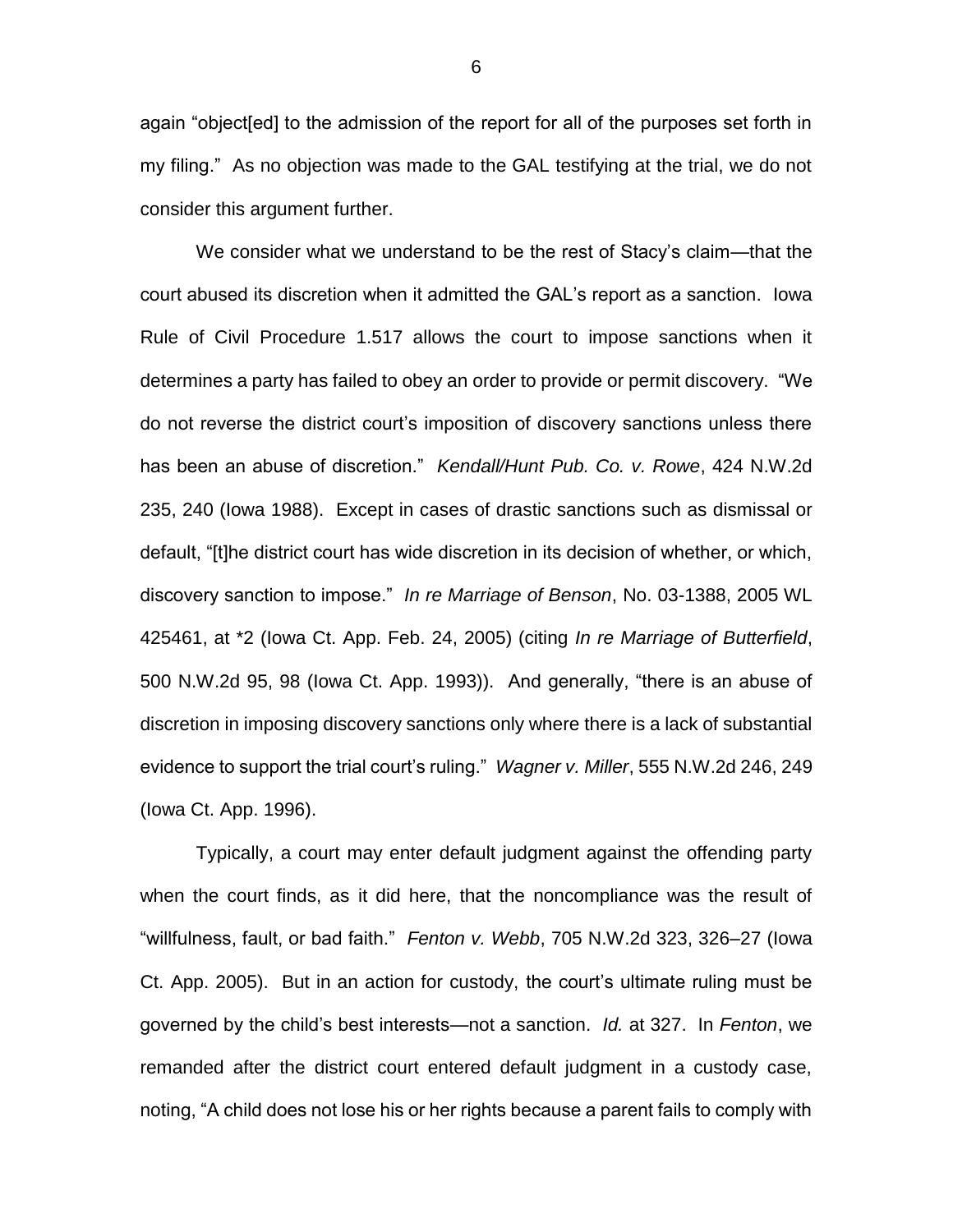court rules." *Id*. We advised the district court it "should have entered evidence relating to the best interest of the child" and noted that could include the appointment of a GAL. *Id.* In this case, the court crafted the sanction so as to be provided more information about the child's wishes and interests. We cannot say the district court abused its discretion in doing so.

## **B. Substantial Change in Circumstances.**

The requirements to change a custodial provision are well-settled:

To change a custodial provision . . . , the applying party must establish by a preponderance of evidence that conditions since the decree was entered have so materially and substantially changed that the child[]'s best interests make it expedient to make the requested change. The changed circumstances must not have been contemplated by the court when the decree was entered, and they must be more or less permanent, not temporary. They must relate to the welfare of the child[]. The party seeking to take custody from the other must prove an ability to minister more effectively to the child[]'s well being.

*In re Marriage of Downing*, 432 N.W.2d 692, 694 (Iowa Ct. App. 1988) (quoting *In re Marriage of Frederici*, 338 N.W.2d 156, 158 (Iowa 1983)). The requirements are the same for unmarried parents as they are for once-married parents. *See, e.g.*, *German v. Metcalf*, 09-1470, 2010 WL 1875640, at \*1 (Iowa Ct. App. May 12, 2010); *Gragg v. Smith*, 03-1493, 2004 WL 360570, at \*1 (Iowa Ct. App. Feb. 27, 2004).

Stacy maintains there has not been a substantial change in circumstances warranting modification since the entry of the 2014 modification order. We disagree. Although Stacy claims the issues with communication between her and Clinton have existed since before the 2014 modification, we believe her attempts to drive a wedge between the child and Clinton constitute a substantial change in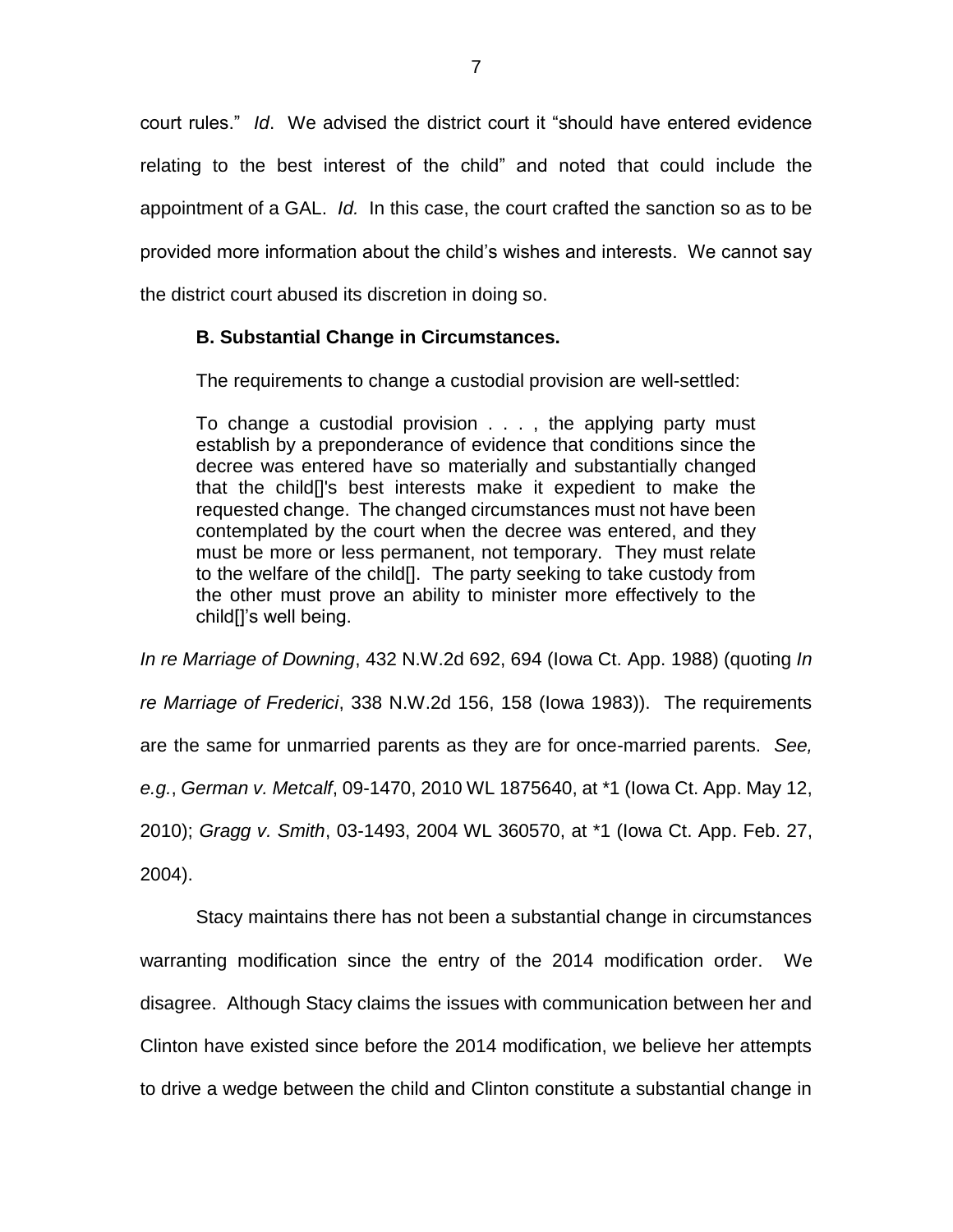circumstances. *See In re Marriage of Downing*, 432 N.W.2d 692, 694 (Iowa Ct. App. 1988) (discrediting the mother's argument that the lack of cooperation between the parents existed at the time of the original decree because "the court no doubt understood certain natural animosities exist during a divorce, however it strains credulity to believe the trial court did not contemplate the parties, mature adults, overcoming these feelings to concentrate on the best interests of their daughter[]"). In the 2014 modification, the parents agreed the child would get her own cell phone and that it would not be taken away from her as punishment unless both parents agreed—so that she was free to communicate with each parent as she wished. Since then, Stacy has forbidden the child from providing Clinton the number or calling him from the phone, even though he pays twenty dollars per month toward the bill. Additionally, since the 2014 modification, Stacy has been held in contempt twice for preventing scheduled visitation from occurring. This is a new, heightened development. Similarly, Stacy's decision not to tell Clinton that she and the child—along with the rest of her family—were moving residences is not supportive of the child and Clinton's relationship. *See Barriault v. Alden*, No. 16-0763, 2017 WL 702371, at \*3–4 (Iowa Ct. App. Feb. 22, 2017) (noting that even though the father's complaints arose out of concerns that existed at the time of the original proceedings, the mother had "persisted in her campaign against" the father and her "attempts to undermine [the father's] relationship with [the child] constituted a substantial change in circumstances"). "One parent's actions which undermine the child[]'s relationship with the other parent can be the triggering event for modification." *In re Marriage of Walters*, No. 11-1746, 2012 WL 2411183, at \*3 (Iowa Ct. App. June 27, 2012).